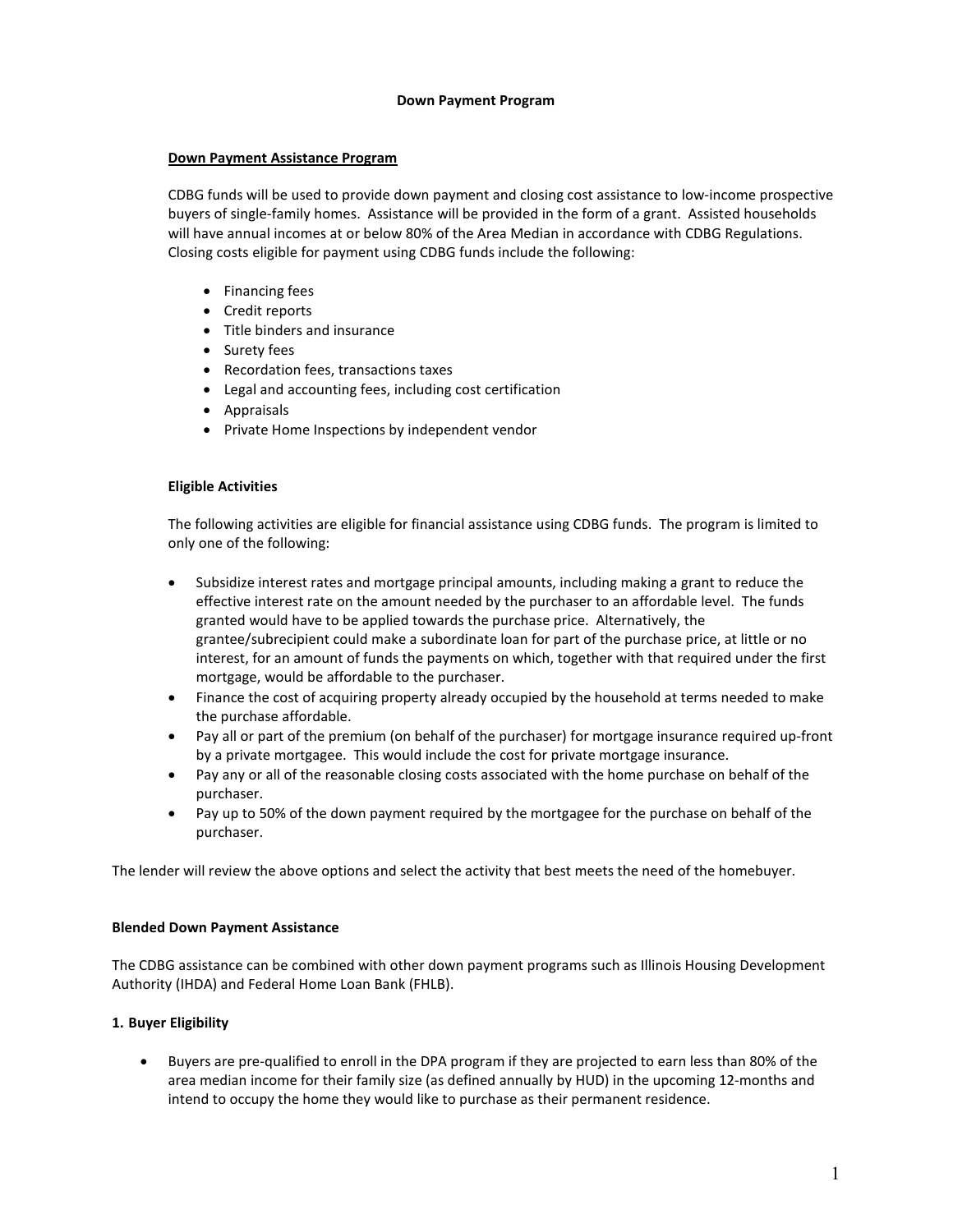• City of Urbana will verify that the potential Buyer is income-qualified using HUD's online income calculator [\(https://www.hudexchange.info/incomecalculator/\)](https://www.hudexchange.info/incomecalculator/). The lender must be associated with a bank and be located within Champaign County.

The Program is open to income eligible homebuyers purchasing homes within the corporate limits of the City of Urbana. Households must be below 80% of the Area Median Income as outlined below.

Lenders who are associated with a bank are eligible to use the program. Brokers are not eligible.

# **Median Family Income Limits 2021 Median=\$86,400**

| <b>Family Size</b> | 30% MFI | 50% MFI | ^60% MFI | 80% MFI | <b>MFI</b> |
|--------------------|---------|---------|----------|---------|------------|
| 1 person           | 18,150  | 30,250  | 36,300   | 48,400  | 60,500     |
| 2 persons          | 20,750  | 34,600  | 41,500   | 55,300  | 69,200     |
| 3 persons          | 23,350  | 38,900  | 46,700   | 62,200  | 77,800     |
| 4 persons          | 25,900  | 43,200  | 51,800   | 69,100  | 86,400     |
| 5 persons          | 28,000  | 46,700  | 56,000   | 74,650  | 93,400     |
| 6 persons          | 30,050  | 50,150  | 60,200   | 80,200  | 100,300    |
| 7 persons          | 32,150  | 53,600  | 64,300   | 85,700  | 107,200    |
| 8 persons          | 34,200  | 57,050  | 68,500   | 91,250  | 114,100    |

ˆRounded to the nearest \$100 Effective 6/1/2021

### **2. Inspection and Appraisal**

- The City of Urbana will review the private home inspection prior to closing. County. The Bank will need to discuss the details of the work to be done with the Buyer, particularly if the Seller is not willing to pay for the repairs outright.
- The Bank will ascertain the appraised value of the Seller's property, either by hiring a licensed residential appraiser or through disclosure of the Buyer or Seller, and verify that the appraised value does not exceed 95% of the median purchase price for Champaign County as defined annually by HUD (updated here: [https://www.hudexchange.info/resource/2312/home](https://www.hudexchange.info/resource/2312/home-maximum-purchase-price-after-rehab-value/)[maximum-purchase-price-after-rehab-value/\)](https://www.hudexchange.info/resource/2312/home-maximum-purchase-price-after-rehab-value/). If the appraised value of the property exceeds 95% of the median purchase price for Champaign County, then the Buyer must choose an eligible property.

Repairs noted in the private home inspection that fall within our current housing programs may be eligible for escrow options utilizing CDBG funds.

# **3. Underwriting and Closing**

- The Lender will send the contact information for the Seller's Realtor/Attorney to the City of Urbana at least 20 days prior to the closing date. City of Urbana will send the Seller's Realtor/Attorney copies of the Affidavit of Occupancy and the Voluntary Letter to be signed and returned to the City of Urbana.
- After approval of the Homebuyer Mortgage Analysis Spreadsheet, the City of Urbana will forward an approval letter to the lender.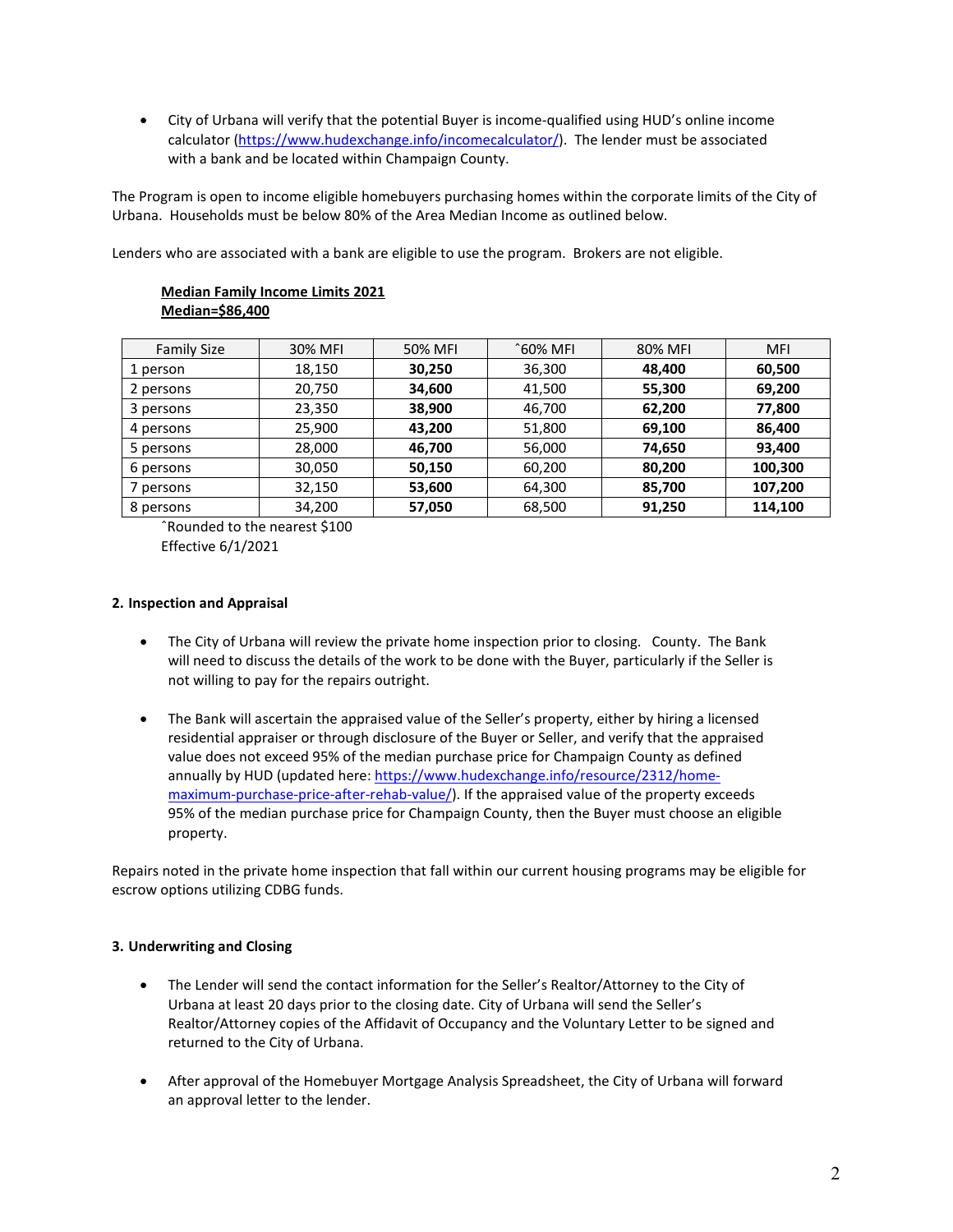• The Bank must forward a closing disclosure and/or settlement sheet to the City by 10:00am the day before the closing – this will allow staff to verify the City's grant amounts are listed correctly. The City will process the down payment assistance check and deliver it at the time of the closing – the check will be made out to the Buyer and the Bank (or Title Company).

#### **Down Payment Program Checklist**

#### **Step 1. Preapproval**

Lender pre-approves buyer for a loan (35% maximum front-end, 43% maximum back-end. Exceptions can be made for good credit or other cause).

**\_\_\_\_** Lender refers the buyer to Housing Counseling.

Lender submits the property appraisal, contract, income verification, homebuyer counseling, and release to City of Urbana.

#### **Step 2. Process and Income Verification**

\_\_\_\_ City of Urbana verifies that the homebuyer is income-qualified using HUD's online income calculator and also stores the following additional information in its records:

- Three months' checking account statements and the most current statements for any savings or investment accounts
- Evidence of the buyer's completion of homebuyer counseling

City of Urbana sends a preapproval to the lender along with a summary of the income qualification.

\_\_\_\_ City of Urbana completes environmental review for the file.

City of Urbana ensures that the appraised value of the property does not exceed 95% of the median [purchase price for Champaign County](https://www.hudexchange.info/resource/2312/home-maximum-purchase-price-after-rehab-value/) as defined annually by HUD.

\_\_\_\_ City of Urbana or lender sends the Homebuyer Mortgage Analysis Spreadsheet to the City of Urbana for approval.

**Step 3. Inspection** (est. time to schedule and complete inspection, then complete repairs and reinspection: 1 week)

\_\_\_\_ City of Urbana reviews the private home inspection.

\_\_\_\_ City of Urbana obtains Uniform Relocation Act (URA) acknowledgements from the seller.

# **Step 4. Approval**

\_\_\_\_ City of Urbana confirms with the Lender the eligible activity and requested amount of the grant to be brought to closing.

\_\_\_\_ City of Urbana approves the Homebuyer Mortgage Analysis Spreadsheet and submits request for check (est. time to release check: 1 week).